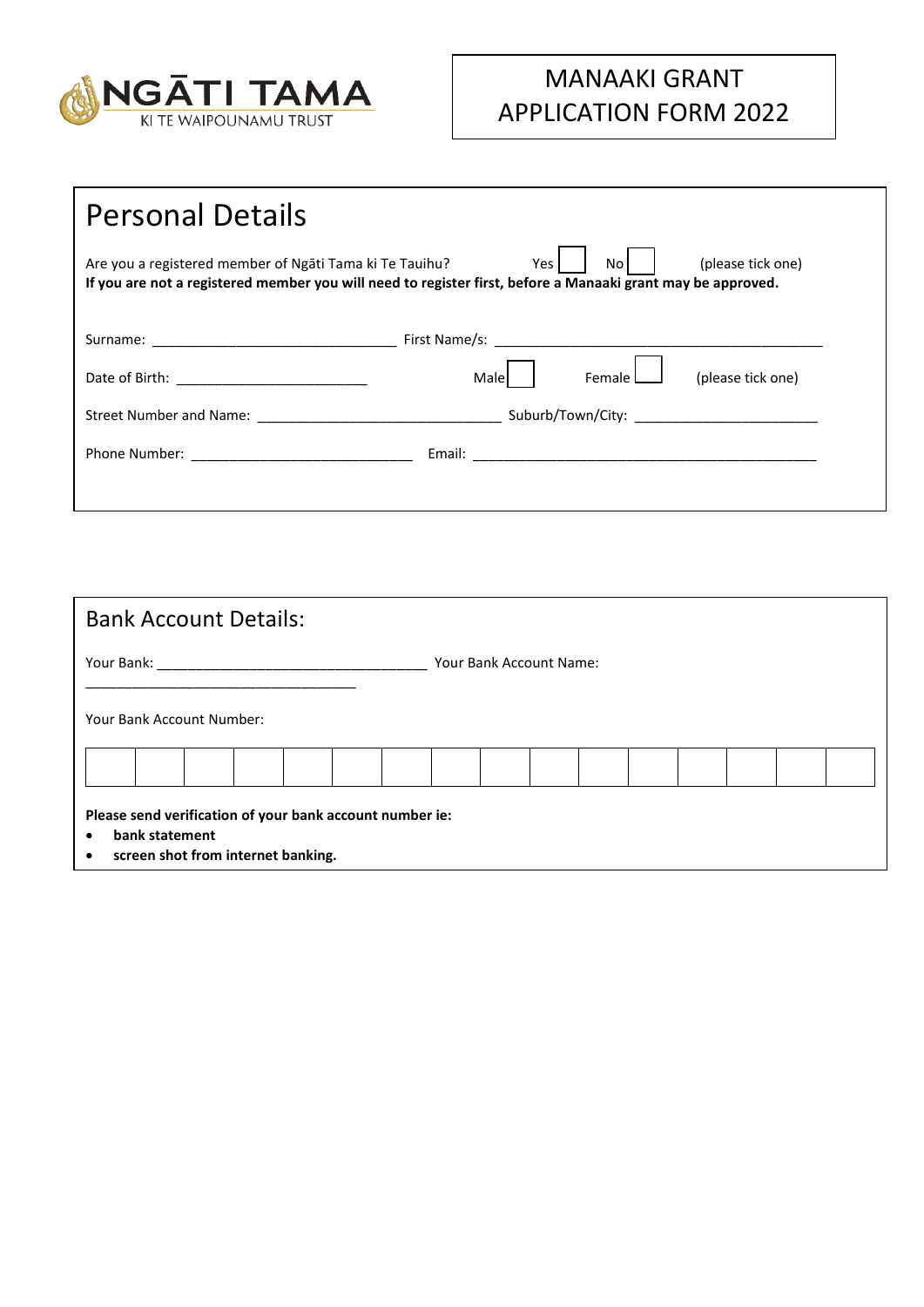| <b>Manaaki Information</b>                                                                                                                                    |  |  |  |  |
|---------------------------------------------------------------------------------------------------------------------------------------------------------------|--|--|--|--|
| What is your reason for applying for a Manaaki Grant?                                                                                                         |  |  |  |  |
|                                                                                                                                                               |  |  |  |  |
|                                                                                                                                                               |  |  |  |  |
|                                                                                                                                                               |  |  |  |  |
| How will you use the grant (up to \$500)?                                                                                                                     |  |  |  |  |
|                                                                                                                                                               |  |  |  |  |
|                                                                                                                                                               |  |  |  |  |
|                                                                                                                                                               |  |  |  |  |
|                                                                                                                                                               |  |  |  |  |
|                                                                                                                                                               |  |  |  |  |
| Are there any referees we can contact regarding your application? (e.g. doctor, specialist, community leader?)<br>Please provide their contact details below: |  |  |  |  |
|                                                                                                                                                               |  |  |  |  |
|                                                                                                                                                               |  |  |  |  |
|                                                                                                                                                               |  |  |  |  |
|                                                                                                                                                               |  |  |  |  |
| Support letters may also help your application. Please attach any supporting information including letters, quotes or<br>receipts.                            |  |  |  |  |